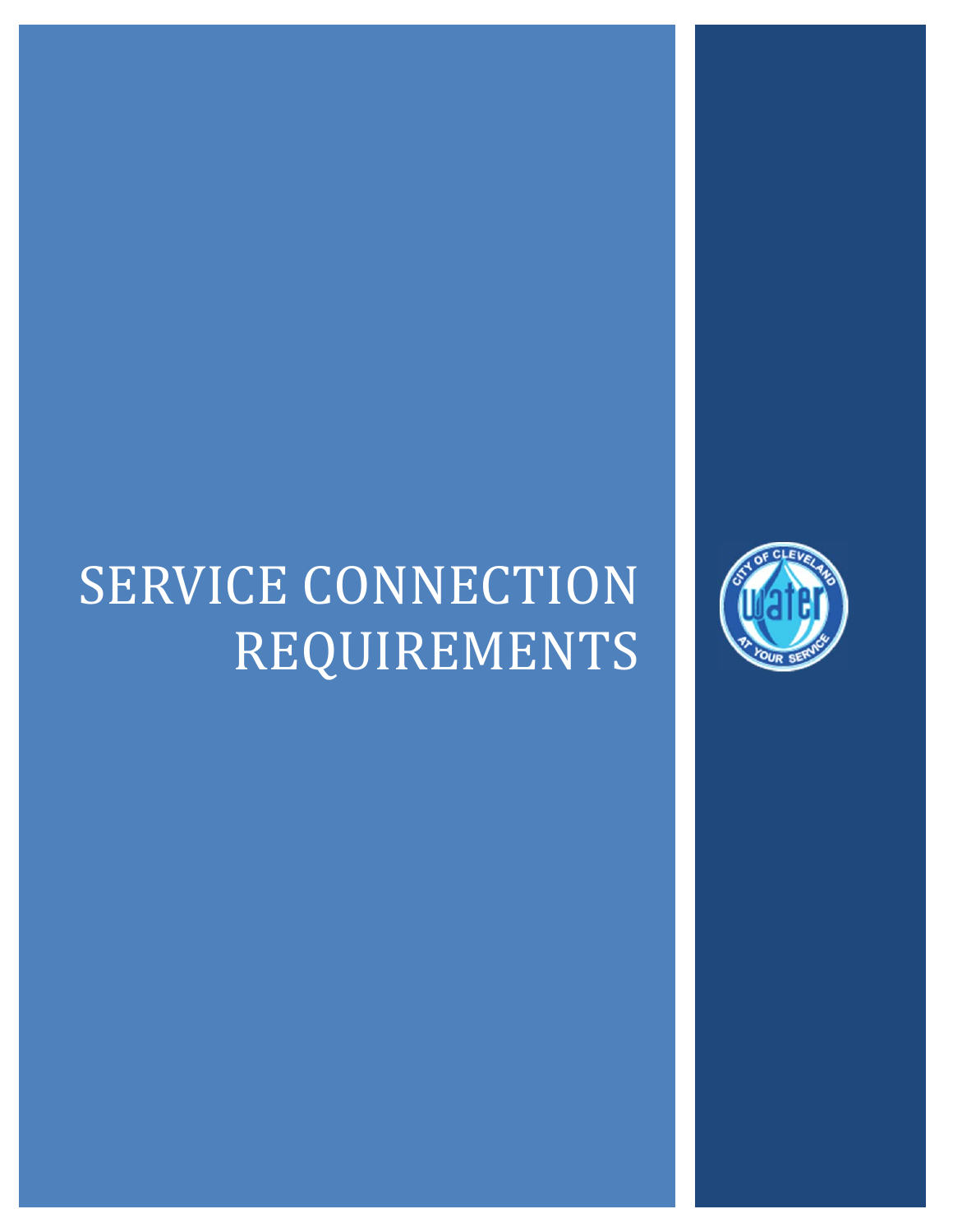# **Table of Contents**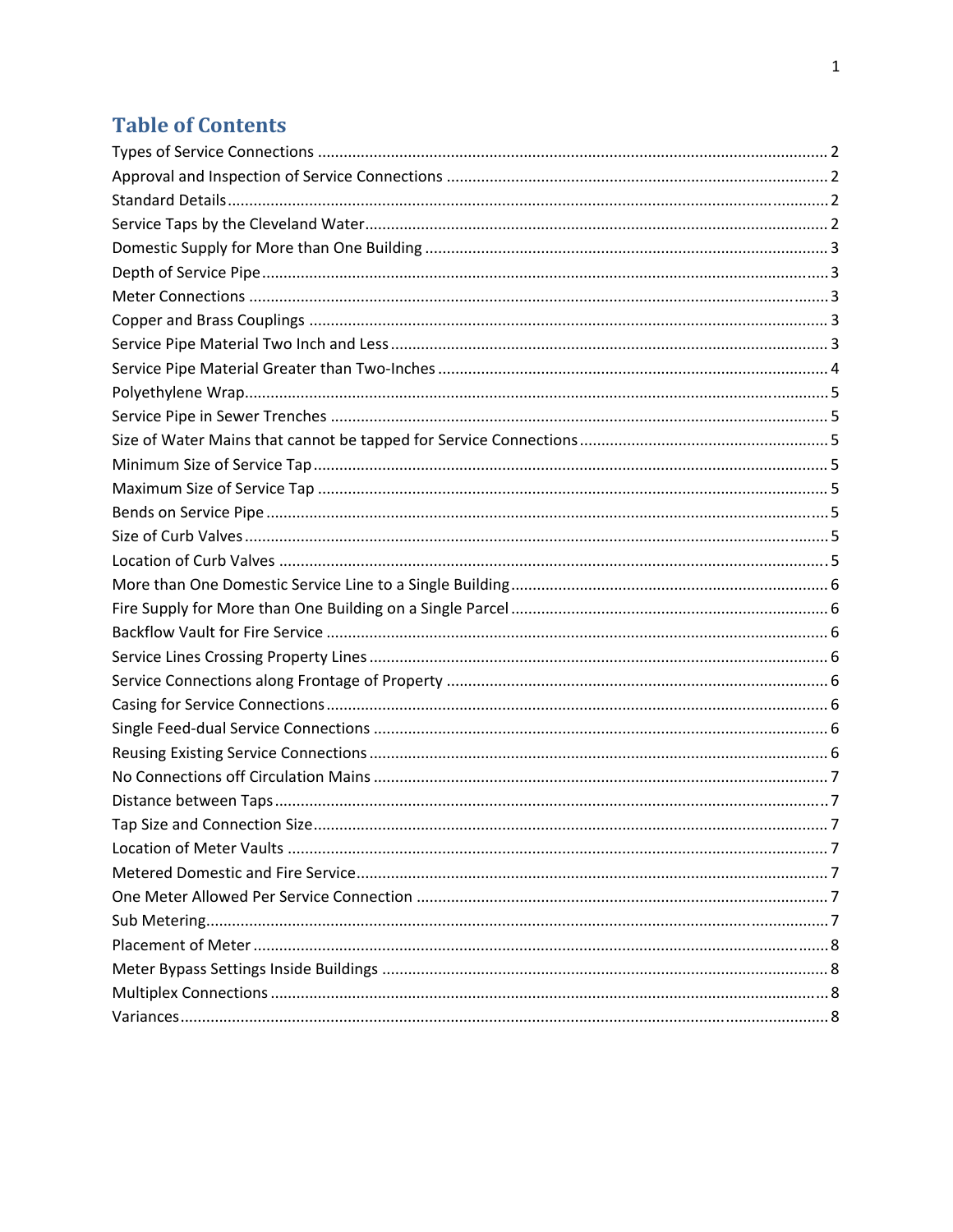# **Types of Service Connections**

Cleveland Water has three types of services and connections:

- Domestic, which is metered water service for all uses
- Fire, which is unmetered service solely for the purpose of fire suppression and/or private fire hydrants
- Combined, which carries both domestic and fire suppression service, and is metered with a UL/FM-approved specialty meter. This must be approved in writing by Cleveland Water – see the section on Metered Domestic and Fire Service

Domestic services may be teed off fire connections before the edge of the right of way. Thus only one tap may be required, however, the services shall be considered separate domestic and fire. (see "Single Feed‐dual Service Connections")

#### **Approval and Inspection of Service Connections**

Cleveland Water reserves the right to approve or change proposed service connection plans. Changes may be made to the following components to meet Cleveland Water standards:

- Pipe alignment, position, material, and/or size
- Meter type, location, and/or size
- Backflow prevention device type, location, and/or size,

according to the Division's requirements.

The Division of Water will inspect all new and modified water service connections, meter settings, and backflow devices to ensure the standards outlined in this document, Cleveland Water Standard Details, and other requirements provided for on the service connection quote are met. Such inspections are in addition to any local plumbing inspections. Please note that the Division of Water must inspect the lines while the trench is open. If the excavation is backfilled before the Division of Water has been allowed to inspect, the customer will be required to excavate and expose the connection to allow for inspection. It is the responsibility of the customer and their designated contractor to call for inspections, which must be scheduled with Permits and Sales at least 24 hours in advance.

#### **Standard Details**

When installing service connections, vaults, meter settings, and backflows, contractors shall conform to Cleveland Division of Water Standard Details. Site Plans for new water service connections shall include applicable Standard Details. The latest versions may be found at clevelandwater.com/construction. In the event a standard detail does not exist for proposed work, please supply a proposed drawing for approval.

#### **Service Taps by the Cleveland Water**

All service taps on active, in service water mains are to be performed by Cleveland Water. Approved contractors may perform 1" taps on new or replacement mains with authorization from Cleveland Water. For new or replacement mains, contractors may install tees and tap valves in lieu of taps for larger connections.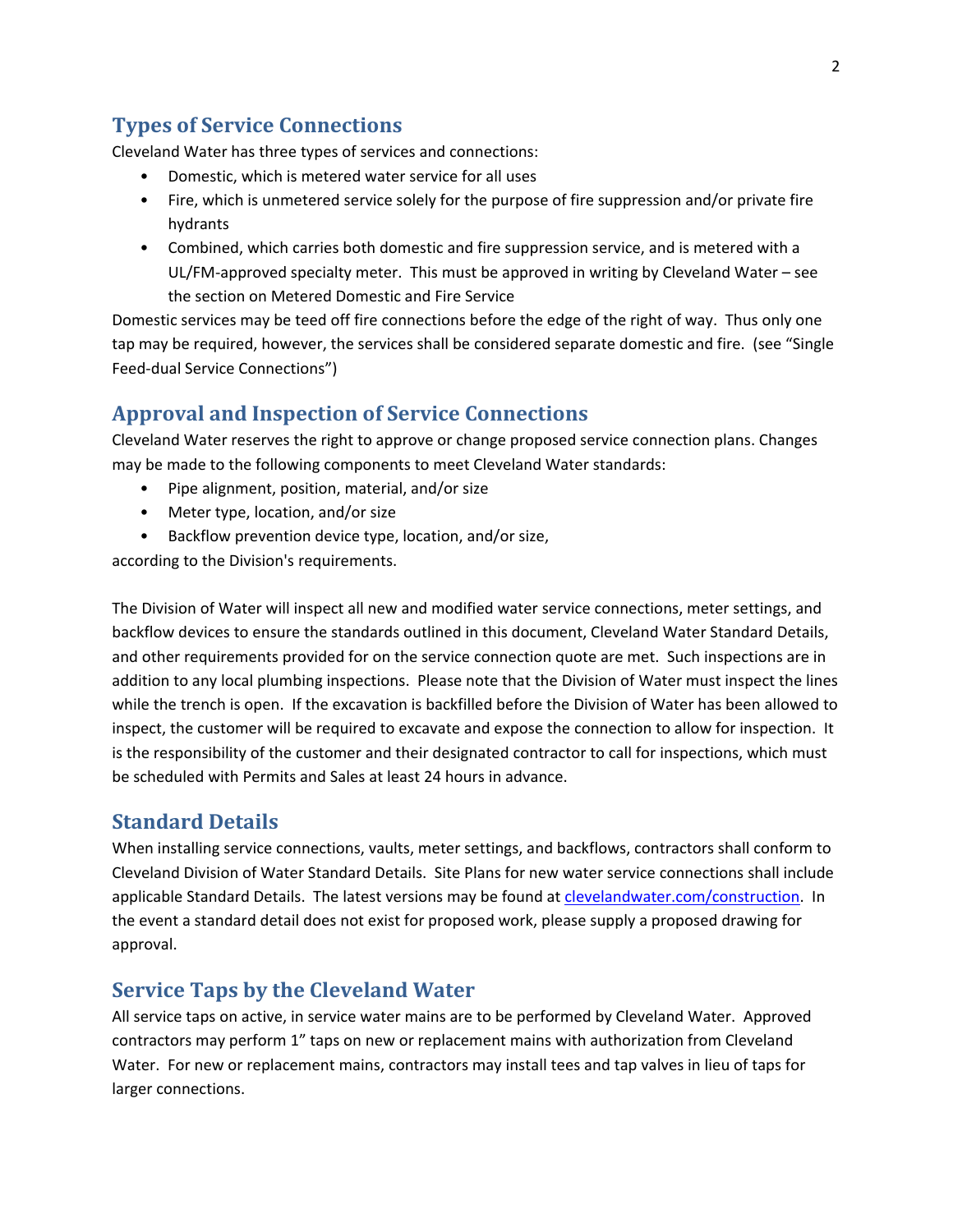# **Domestic Supply for More than One Building**

A domestic service line shall supply no more than one building unless written variance is sought and approved in writing by Cleveland Water.

# **Depth of Service Pipe**

Depth of service pipe from the water main to the curb valve/meter vault for domestic and fire service shall not be less than 6 feet from the established grade and from curb valve/meter vault to building shall not be less than 5 ½ feet from established grade.

#### **Meter Connections**

No plastic fittings shall be used to connect to a water meter.

#### **Copper and Brass Couplings**

Mechanical joints/fittings such as flared, threaded, or mechanically crimped/pressed connections shall be required before the meter. Soldered/sweat and compression connections shall not be permitted before the meter. After the meter, any connection method approved by local and Ohio plumbing codes and the local plumbing inspector can be used.

# **Service Pipe Material Two Inch and Less**

All service pipe from the curb valve to the home or building with a nominal diameter of two inch and less shall be Type K Copper for all connections 150 feet and less as measured from the right‐of‐way to the face of home or building.

High-density polyethylene (HDPE) SDR 9 or cross-linked polyethylene (PEX) SDR 9 may be used in lieu of copper under the following conditions:

- The service connection is in excess of 150 feet as measured from the right-of-way to the face of home or building.
- The meter is to be placed in a vault in the right of way or in an easement contiguous to the rightof‐ way.
- A double-check backflow prevention device is installed in the vault immediately downstream of the meter.
- The piping from the main to the meter and backflow device and within the meter vault shall be Type K Copper. HDPE may only be used from the outlet of the backflow assembly to the house or building.
- All Plastic pipe must meet all applicable performance standards for a pressure rated applications as required in NSF/ANSI Standard 14, and shall comply with NSF/ANSI Standard 61 for health effects. HDPE pipe must be marked as NSF‐pw (NSF compliant for potable water)
- The HDPE Pipe must meet all requirements of the latest revision of AWWA C901, and ASTM 03035. Where intermediate joints are necessary connections must be made by either the use of a compression coupling with insert rings or by creating a fusion butt weld.
- PEX Tubing must meet all the requirements of the latest revision of AWWA C904.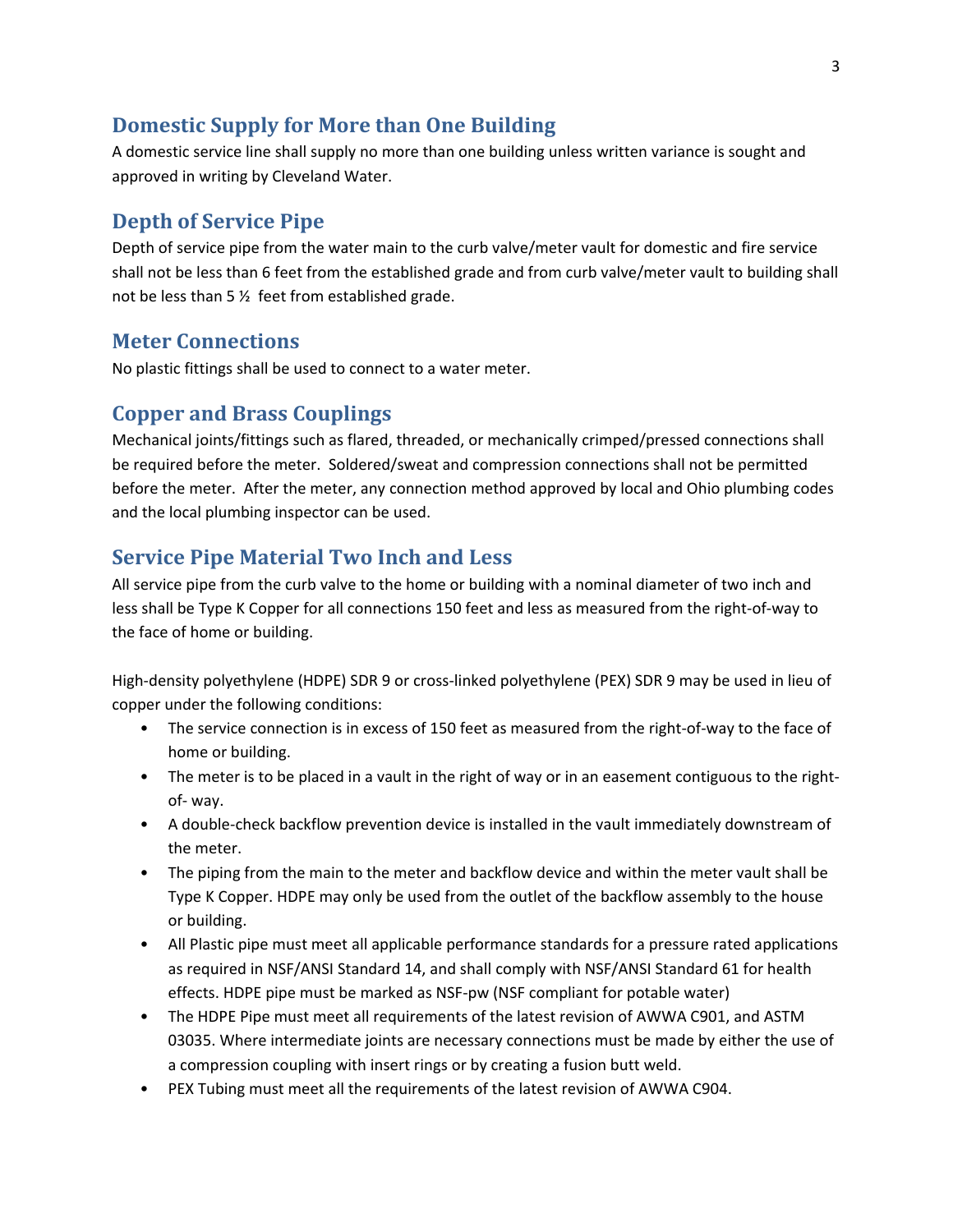All material between the curb valve and the house or building is the responsibility of the property owner. Where HDPE Pipe is used, Cleveland Water recommends that the owner install a tracer tape system so that their connection can be located in the future and that the five and a half feet depth requirements are strictly adhered to so that the line is not susceptible to freezing as HDPE cannot be thawed by Cleveland Water.

Type K Copper must be used between the water main and the curb valves in all instances. HDPE downstream of the curb valve will only be considered upon a written request by the applicant to Cleveland Water.

All service line materials and installation procedures must also meet local building and fire code criteria where applicable. Type K copper is required for all fire service applications unless this conflicts with local building code.

# **Service Pipe Material Greater than Two‐Inches**

All service pipes from the curb valve to the home or building with a nominal diameter greater than two inch shall be Class 52 Cement Lined Ductile Iron Pipe for all connections 150 feet and less as measured from the right‐of‐way to the face of home or building.

PVC Pressure Rated Pipe SDR 18 or thicker as per ASTM 02241 manufactured for potable water application may be used in lieu of Class 52 Cement Lined Ductile Iron Pipe for connections in excess of 150 feet as measured from the right‐of‐way to the face of home or building. Domestic Service lines in excess of 150 feet also require a meter vault. In such instances, all the piping from the main to the meter and within the meter vault shall be Class 52 Cement Lined Ductile Iron Pipe. PVC may be used from the outlet of the meter assembly to the house or building.

The PVC pipe shall be manufactured and tested in accordance with AWWA Standard C900 for Polyvinyl Chloride (PVC) pressure pipe and fabricated fittings, four in. through twelve‐ inch (100 mm through 300 mm), for water distribution, or AWWA standard C909 for Molecularly Oriented Polyvinyl Chloride (PVCO) Pressure Pipe, four‐inch through twelve‐inch (100 mm through 300 mm), for water distribution and clearly marked as such. PVC water pipe shall be certified to NSF International Standard No. 61.

All material between the curb valve and the house or building is the responsibility of the property owner. Where PVC Pipe is used, Cleveland Water recommends that the owner install a tracer tape system so that their connection can be located in the future and that the five and a half foot depth requirements are strictly adhered to so that the line is not susceptible to freezing as PVC cannot be thawed by Cleveland Water.

- Class 52 Cement Lined Ductile Iron Pipe must be used between the water main and the curb valves with no exceptions.
- Class 52 Cement Lined Ductile Iron Pipe must be used for all owner side fire service applications in the City of Cleveland with no exception. In direct service communities, PVC meeting the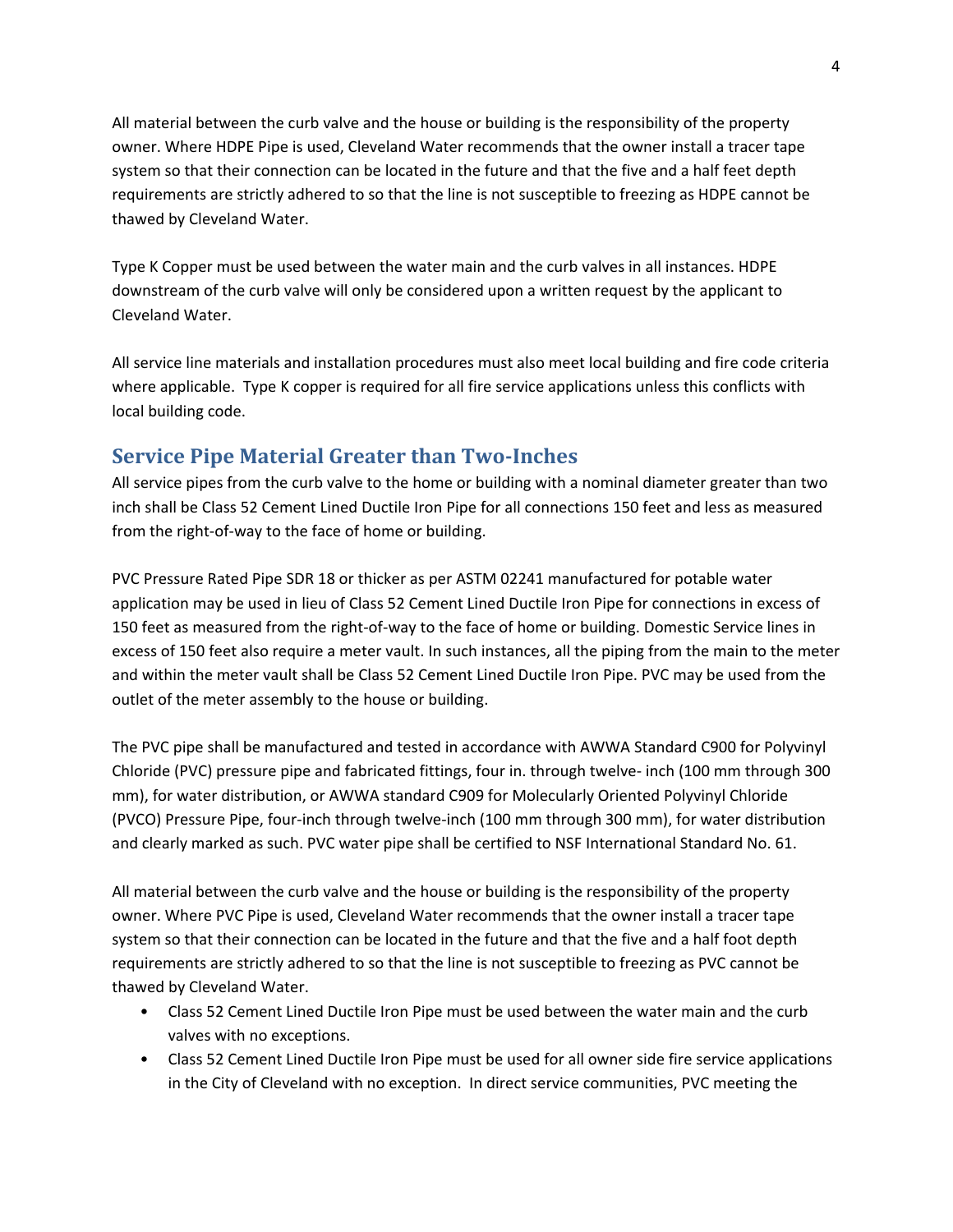above standards may be permitted on the owner side of the connection with local fire department approval, provided to the Division of Water in writing.

• All service line materials and installation procedures must also meet local building and fire code criteria where applicable.

#### **Polyethylene Wrap**

Polywrap is required for use on all ductile iron pipe on the city side of the connection. It is recommended but not required for use on the customer side.

#### **Service Pipe in Sewer Trenches**

Service pipes shall not be laid in sewer trenches except in rock excavation, in which case the service pipe may be put on a shelf not less than eight-inches wide, cut into the side of the trench. In all other cases, there shall not be less than five feet between centers of service pipes and sewer pipes.

#### **Size of Water Mains that cannot be tapped for Service Connections**

Water mains 20 inches and larger, as well as any 16 inch main designated a transmission main by Cleveland Water, shall not be tapped for service connections.

#### **Minimum Size of Service Tap**

Taps less than one‐inch in diameter shall not be approved.

#### **Maximum Size of Service Tap**

No service connection shall be larger than the water main which serves it. Tapping sleeves are not permitted to be used in equal size to the tapped main (i.e. no 8" tapping sleeves on 8" mains or 6" tapping sleeves on 6" mains). Customers requiring a connection of equal size to the tapped main shall be required to cut in a tee at the customer's expense, with plans submitted to and approved by Cleveland Water. No service taps larger than the 12 inches are permitted.

#### **Bends on Service Pipe**

No horizontal bends are permitted on the service pipe prior to (upstream of) the curb valve.

#### **Size of Curb Valves**

Curb Valves shall be equal in size to the connection at the main.

# **Location of Curb Valves**

All service connections require curb valves that shall be located in the right of way approximately three feet behind the face of curb. For water mains in easements, curb valves shall be located approximately three feet from the water main unless otherwise directed by Cleveland Water. If no curb exists, criteria shall be established from edge of pavement.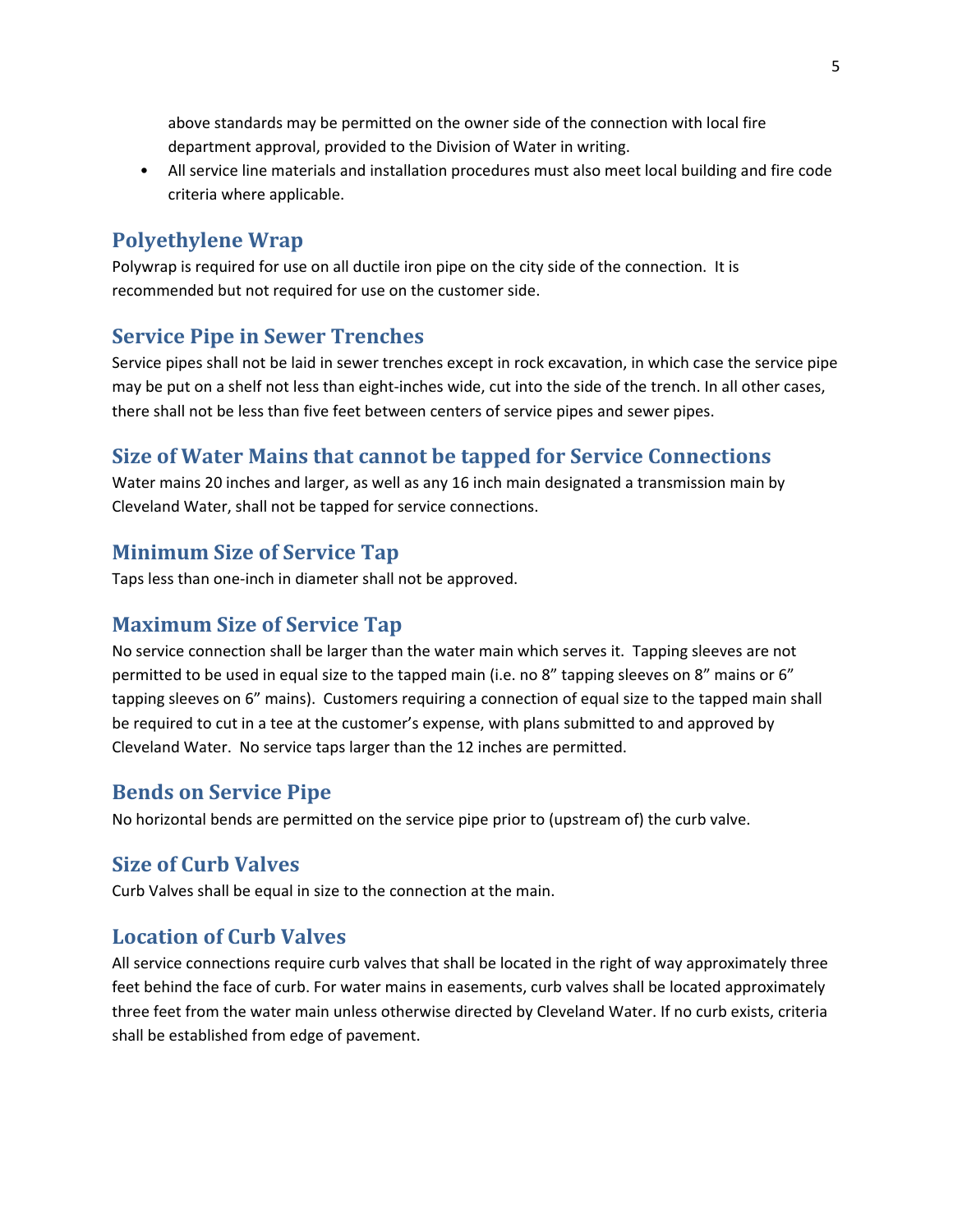# **More than One Domestic Service Line to a Single Building**

Only one domestic service line may supply a home or building unless written variance is sought and approved in writing by the Division of Water.

#### **Fire Supply for More than One Building on a Single Parcel**

A fire service line shall supply no more than one building. If the local fire department requires looping of the fire line then Cleveland Water will evaluate these situations on a case by case basis.

#### **Backflow Vault for Fire Service**

All private fire service connections require a backflow device. A backflow vault for the fire service is required if the distance between the existing right‐of‐way and the service line point of entry into the building is more than 50 feet. The backflow vault must be placed in the right‐of‐way or in an easement adjacent to either the right‐of‐way or a standard water main easement.

#### **Service Lines Crossing Property Lines**

Under no circumstances shall a service line cross property lines unless one parcel is landlocked and therefore has no frontage to the water main. In cases such as these, a copy of the easement agreement between the impacted property owners must be sent to the Permits and Sales Office, Cleveland Water.

#### **Service Connections along Frontage of Property**

A service connection to a water main shall be permitted only if the water main extends across the full frontage of the premises. On corner lots or lots that are adjacent to more than one street, a service connection will be permitted only if the lot has a water main that is extended across the full frontage as well as across the property limits on the other adjacent street(s) or if a variance is granted by Cleveland Water and the local community containing the parcel.

#### **Casing for Service Connections**

No rigid casing is permitted on service connections between the water main and curb valve.

#### **Single Feed‐dual Service Connections**

A domestic service connection that comes off the fire service connection must be teed off in the right‐ of-way before either service line enters the meter or the backflow vault. The fire service line is not permitted to tee off a domestic service line.

#### **Reusing Existing Service Connections**

An existing service connection can be reused only if the new service pipe after the curb valve is of the same nominal diameter as the existing connection. Lead connections are not permitted to be reused under any circumstances. If a connection cannot be reused, a new connection must be purchased and the existing connection must be plugged at the customer's expense.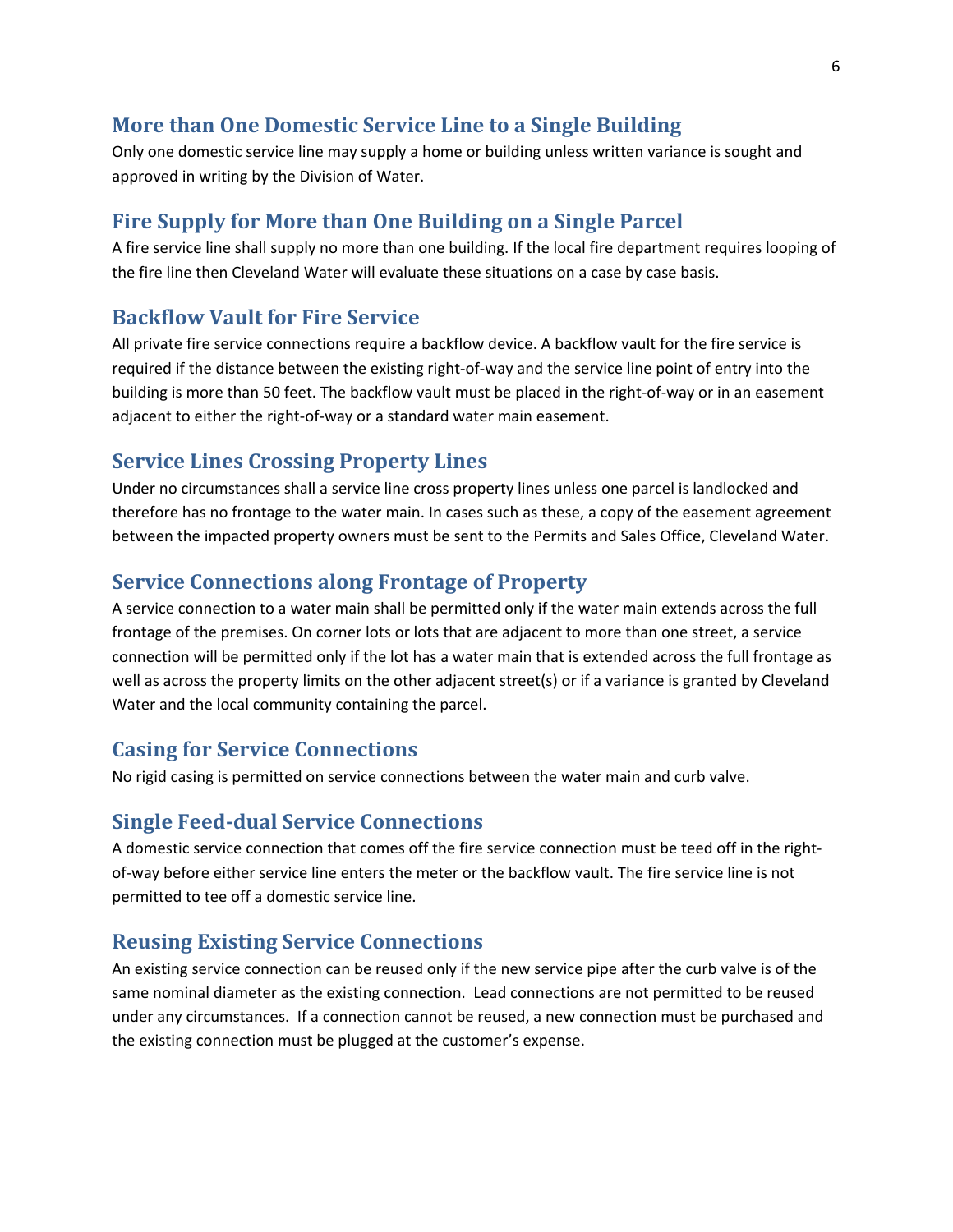# **No Connections off Circulation Mains**

No service connection can be tapped off a designated circulation main. A circulation main is defined as a main installed for the purpose of providing circulation and installed in a circulation easement. This restriction shall include the portion of the circulation main in the public right of way.

# **Distance between Taps**

One‐inch connections shall have a minimum distance of five feet between taps when the taps are made on the same side of the water main. One‐inch connections made on opposite sides of the water main require a minimum horizontal separation of eighteen inches. Connections larger than one‐inch require a minimum distance of five feet between taps. A minimum distance of five feet is required between the tap and a hydrant tee or valves. A minimum distance of two feet is required between a tap and any bell or fitting.

# **Tap Size and Connection Size**

The size of the tap must correspond to the size of the curb valve. The tap size must also correspond to the size of the connection throughout its length unless permission is granted in writing by the Division of Water.

# **Location of Meter Vaults**

Meter vaults are to be installed in the right‐of‐way or within the water main easement or adjacent to either the right-of-way or water main easement in a meter vault easement.

# **Metered Domestic and Fire Service**

Combined services are only permitted where approved in writing by the Cleveland Division of Water where installing separate domestic and fire services is unreasonably cost prohibitive. Where approved, the customer must purchase an approved UL/FM meter, as Cleveland Water does not stock such meters.

# **One Meter Allowed Per Service Connection**

Only one meter shall be set on one service line unless the owner is installing a sewer deduct meter for irrigation purposes. The deduct meter must be purchased from Cleveland Water. Cleveland Water reads both the domestic meter and the deduct meter but is not responsible for repairs to the deduct meter. The local sewer authority has jurisdiction over allowing a sewer deduct meter.

# **Sub Metering**

Cleveland Water will not sub meter any property. While customer can purchase and install additional meters for the purpose of submetering, customer bills will always be determined by the primary meter and billed to the property owner.